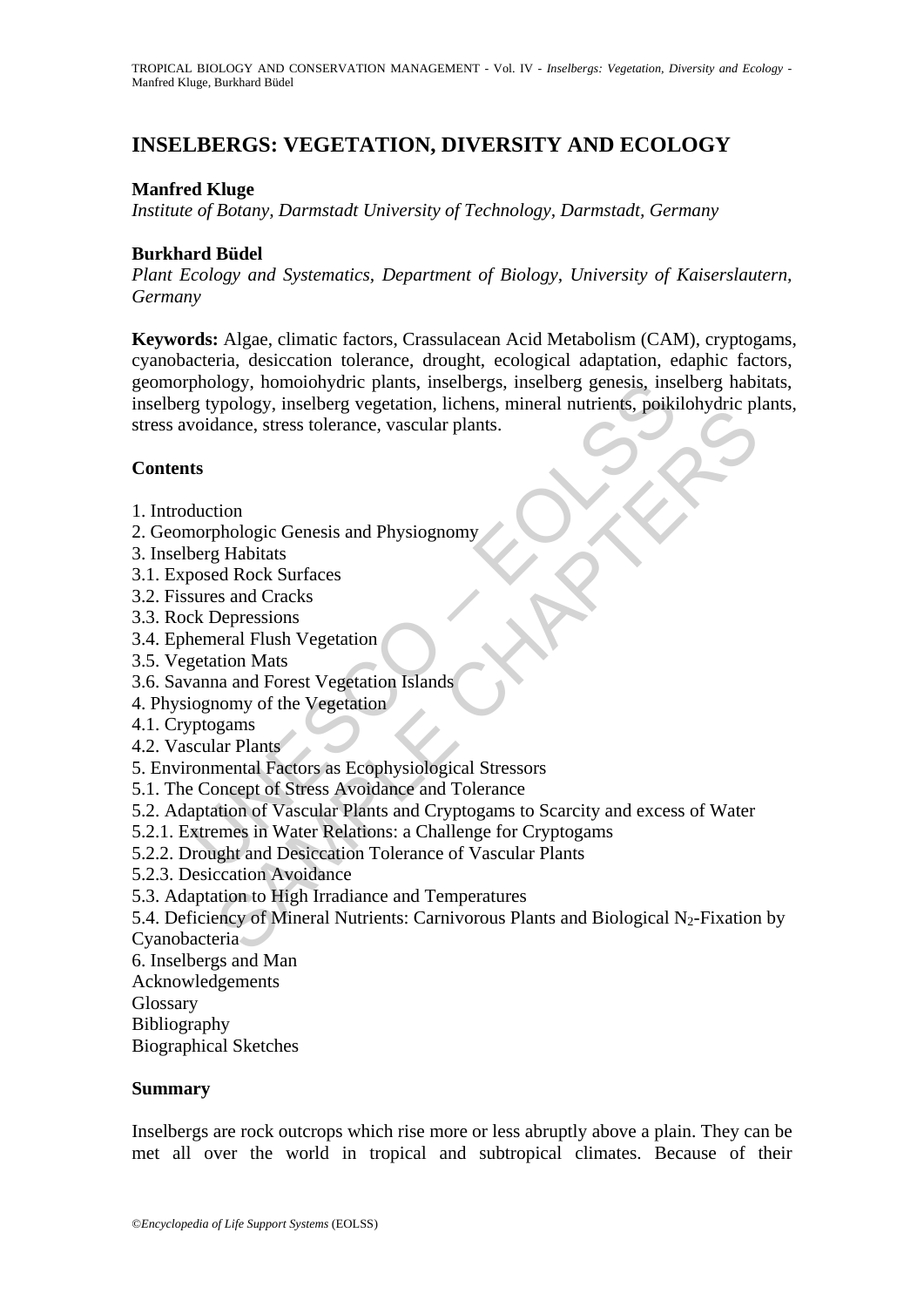geomorphologic delimitation from the surroundings and because of their isolation, inselbergs represent independent ecosystems which are especially suitable for comparative research on structure and dynamics of plant biodiversity and for studying mechanisms of ecophysiological adaptation in plants. The following treatise describes the geomorphologic genesis and physiognomy of inselbergs. It characterizes the diverse inselberg sub-habitats and the physiognomy of the vegetation linked to them, and the "strategies" developed by inselberg plants to sustain the ecophysiological stress created by their specific environment. Finally the relations of humans to inselbergs will be considered briefly.

## **1. Introduction**

gs (d'emprunt from German *Insel* = island and *Berg* = moun<br>eristic rock outcrops which rise suddenly above a plain, hilly of<br>They always form distinguished landscape elements isolated fi<br>ands in an ocean. The term "Inse (i.e. rock outcrops which rise suddenly above a plain, hilly country or<br>ey always form distinguished landscape elements isolated from each c<br>in a ocean. The term "Inselberg" is just a metapher to illustrate<br>a li aiolation. Inselbergs (d`emprunt from German *Insel* = island and *Berg* = mountain) represent characteristic rock outcrops which rise suddenly above a plain, hilly country or rain forests. They always form distinguished landscape elements isolated from each other like islands in an ocean. The term "Inselberg" is just a metapher to illustrate their ecolological isolation. In fact, except of isolation there are no ecological similarities between the Inselbergs on the land surface and the island in the oceans. Inselbergs can be met all over the world in tropical and subtropical climates, or where a tropical climate dominated during the history of earth. Because of their exposed position in the landscape, since thousands of years inselbergs stimulated the fantasy of humans so that many of them gained important spiritual meaning and became sacred centers for the indigenous populations. Moreover, inselbergs are far-off visible landmarks and meeting points for the nomads.

Recently inselbergs attracted strong attention also by scientists, particularly by botanists and ecologists. Although noticed and described by Alexander von Humboldt already in 1819 (after his journey along the Orinoco River), the awareness of the great versatility of inselbergs for comparative botanical and ecological research has emerged only since the 1980s. Until now, some hundred inselbergs in Africa, Madagascar, Australia and South America have been investigated.

The great scientific interest in inselbergs derives from several reasons. First, inselbergs belong to the nowadays extremely rare unspoiled and therefore particularly precious ecosystems. In order to develop effective strategies to protect the inselberg ecosystems it is required to learn more about the composition of inselberg life communities, their changes in response to variations in the constellation of biotic and abiotic factors at their specific environment, and their sensitivity towards anthropogenic influences. Second, aiming to understand functioning of ecological networks it is reasonable to focus research on this topic on such ecosystems and groups of organisms where, because of lower complexity, it is easier to overlook ecological coherences. Inselbergs fit this demand in an ideal manner. Third, studies on inselberg ecosystems are suitable to answer some basic ecological questions, for instance regarding the minimum size of species populations required to guarantee their survival at a given habitat and the consequences of fragmentation of populations for their stability. Inselbergs represent also centers of biodiversity thus providing suitable model systems to investigate its structure and dynamics. Finally, living conditions on inselbergs are particularly demanding to the organisms occupying this special habitat. For this reason, inselbergs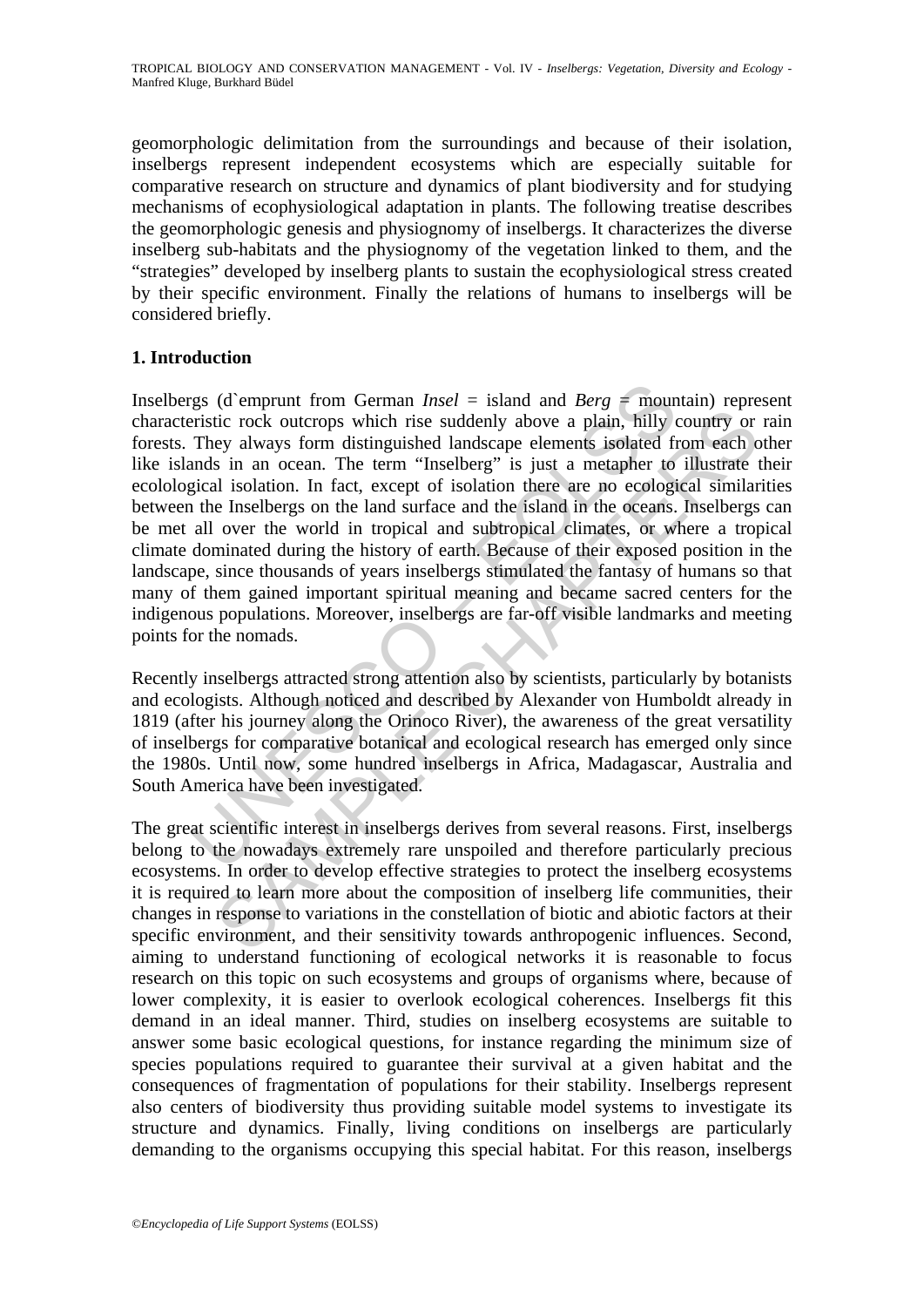are very suitable sites for comparative studies on mechanisms and effectiveness of ecological adaptation in organisms.

In the following we shall consider the genesis and physiognomy of inselbergs, analyze the climatic and edaphic conditions and relate them to the structure and dynamics of the inselberg vegetation. Research on the fauna of inselbergs is still at its beginning and thus will remain beyond the scope of the present chapter.

#### **2. Geomorphologic Genesis and Physiognomy**

It has been already mentioned that inselbergs represent characteristic rock outcrops (Figure.1A, B). Because of the geomorphologic delimitation from their surroundings and because of their isolation they represent independent ecosystems with specific microclimatic and edaphic conditions and correspondingly adapted biocoenoses.



Figure 1A . The Uluru (Ayers Rock), an arcose inselberg in the center of Australia; in the background the Kata Tjuta (Mt. Olgas); B:Granitic Inselberg near Zazafotzy (Central Plateau of Madagascar)

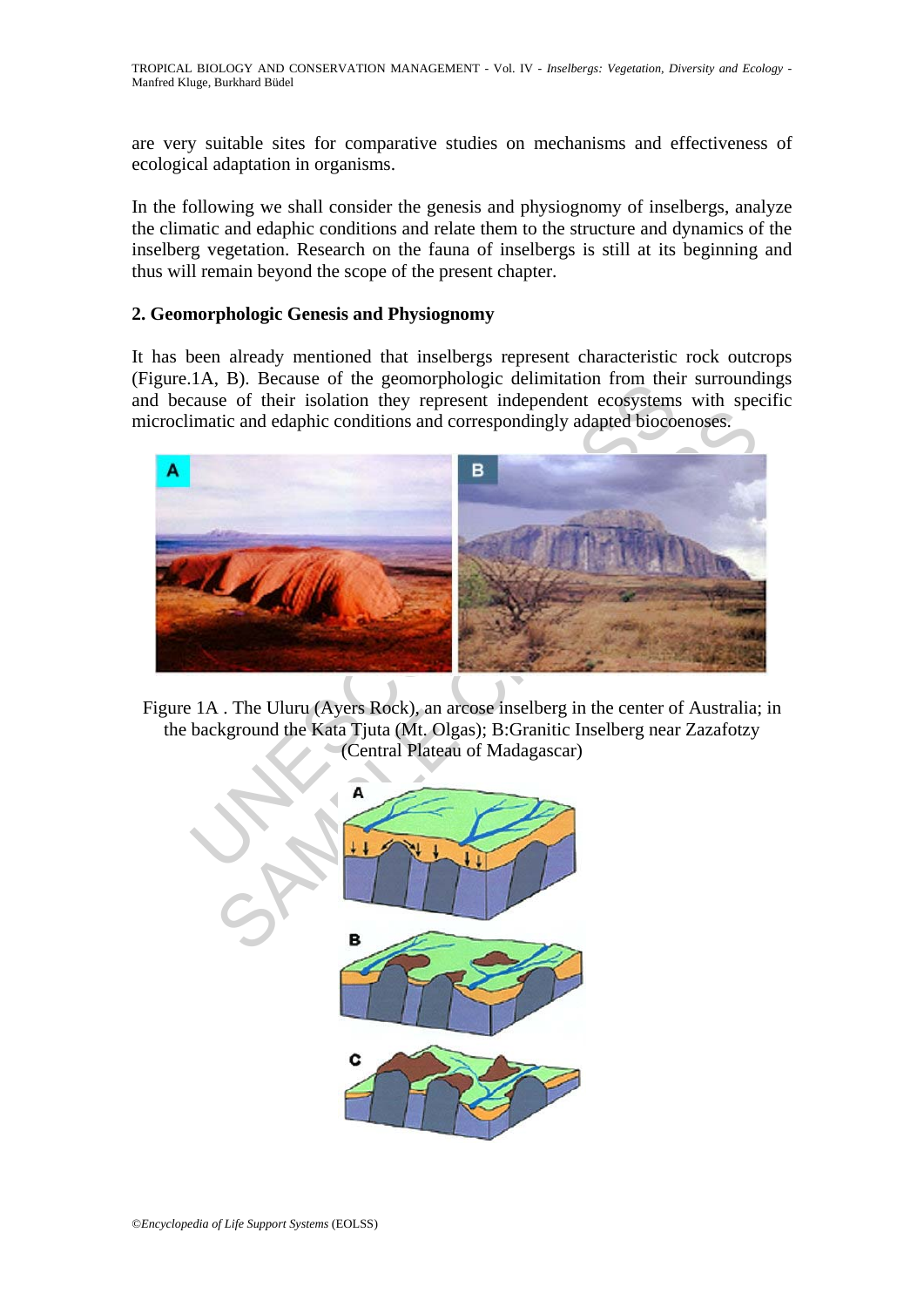TROPICAL BIOLOGY AND CONSERVATION MANAGEMENT - Vol. IV - *Inselbergs: Vegetation, Diversity and Ecology* - Manfred Kluge, Burkhard Büdel

Figure 2. The genesis of inselbergs. The initial state of inselberg evolution is a plain where moisture (arrows) penetrates the soil covering rock formations (A). At the boundary between soil and rock the water accumulates and intensifies there a deep weathering of the rock. Differences in the rock compactness create unevenness in the weathering front thus initiating the sculpturing of the rock outcrops called inselbergs. The eroded material is transported away by the drainage ditches so that the tips of the rock inequalities begin to break through the declining soil cover (B). By further erosion and transport the final state of inselberg evolution is reached (C)



Figure 3 A. Dome inselberg ("bornhardt) at the Orinoco River, Venezuela; B: Castle kopje, southern Namibia.

Inselbergs consist of monolithic blocks of hard, geologically very old material dating back on the average 50 x 10<sup>6</sup> years, mostly granite or gneiss, exceptionally sandstone. As shown in Figure.2, inselbergs are the product of deep and under tropical conditions especially intensive weathering. Their altitude ranges from few to several hundreds of meters and their extension can reach several km<sup>2</sup>.

According to genesis and morphology, several types of inselbergs are distinguished. When hard rock formations become uncovered by the process of double planation, they first form flat shield inselbergs. As erosion processes carry on in the surrounding area, exposing the inselbergs more and more over time, they might develop into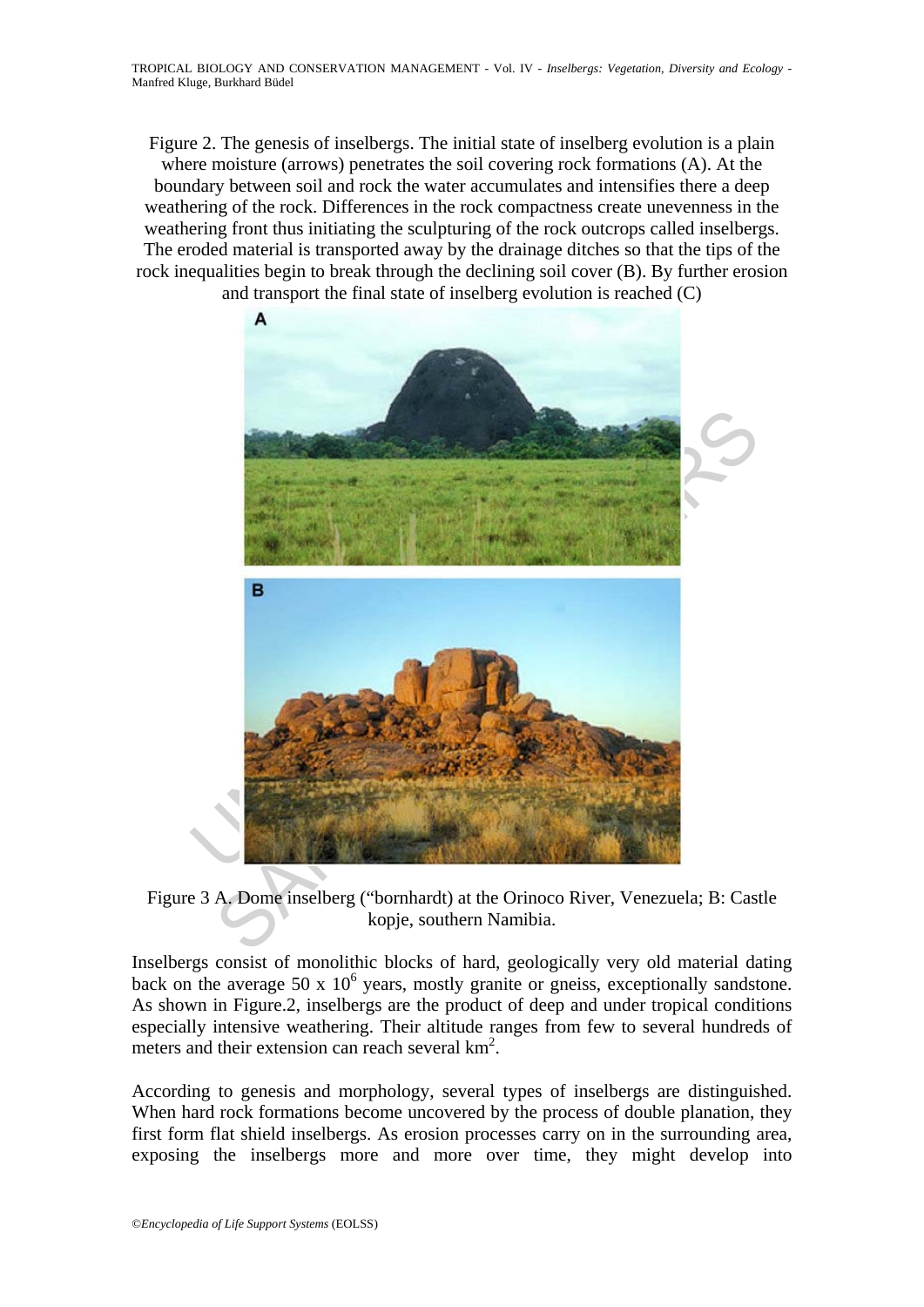morphologically different forms like whale backs (Figure. 1B), domes ("Glockenberg", "bornhardt"; Figure. 3A), castle kopjes (Figure. 3B), or table mountains (mesa).

Inselbergs are not only morphologically well distinguished from their surrounding but also by the climatic parameters. On a first view, living conditions for organisms on inselbergs appear extraordinarily hostile, since bare rock surfaces are dominating. Occasionally they are covered by heaps of small rocks and rock debris. Quick water drainage limits availability of water even in the wet season. In the rainless season most sites on inselbergs are extremely dry and hot. During midday the rock surface may easily heat up to temperatures in the range of  $65^{\circ}$ C, and during the dry season precipitation can be interrupted for weeks or even months.

er, a closer look shows that inselbergs by no means represent un<br>
They rather exhibit clear fragmentation in sub-habitats pro<br>
cal niches which largely differ in the constellation of edaphic and<br>
For instance, some areas o They rather exhibit clear fragmentation in sub-habitats providing variables which largely differ in the constellation of edaphic and microclinic variables which largely differ in the constellation of edaphic and microclini However, a closer look shows that inselbergs by no means represent uniformly hostile systems. They rather exhibit clear fragmentation in sub-habitats providing various ecological niches which largely differ in the constellation of edaphic and microclimatic factors. For instance, some areas of the rock may be covered by sparse soil layers. There are clefts and gaps between rocks and depressions on top or on the slopes of the rocks where humus can accumulate. Such gaps often provide permanent shade together with high soil and air humidity. A few meters away the open rock surface is exposed to full sun radiation, and thus, is extremely dry. In contrast, even wet flushes, seasonal and even permanent rock pools may occur on inselbergs.

As it will be shown later in detail, all these niches, including the bare rock surfaces, are occupied by plant species highly adapted to the specific conditions of the given subhabitat which form there specific plant communities.

### **3. Inselberg Habitats**

Depending on their size, inselbergs can offer a large variety of different habitats and microhabitats. At an emerging shield inselberg there is only the exposed rock surface as the major habitat with no or only minor differentiation according to exposure. In contrast, at a large inselberg rising up to 100 or more meters, many different expositions occur and habitats may vary from a simple flat rock surface to more complex structures such as seasonal rock pools. As a consequence, the diversity of organisms increases with the number of habitats, and thus, indirectly also with the size of an inselberg.

# **3.1. Exposed Rock Surfaces**

A) Flat rock surfaces, vertical rock surfaces or steep slopes are more or less fully exposed to the sunlight and only periodically shaded (Figure. 4A). They represent the probably most difficult habitat for plant life since no soil cover exists and consequently water availability is the limiting factor. However, if there is rain, this habitat is covered by a closed water film, moistening all organisms at once and disappearing almost as fast as it occurred, depending on inclination and exposure. Water availability is just enough to sustain a lichen cover (film, crust) or an algal film, or both. Only a few species of vascular plants are able to colonize freely exposed bare rock surfaces. In the neotropics, these lithophytes show pronounced systematic affinities to epiphytic relatives.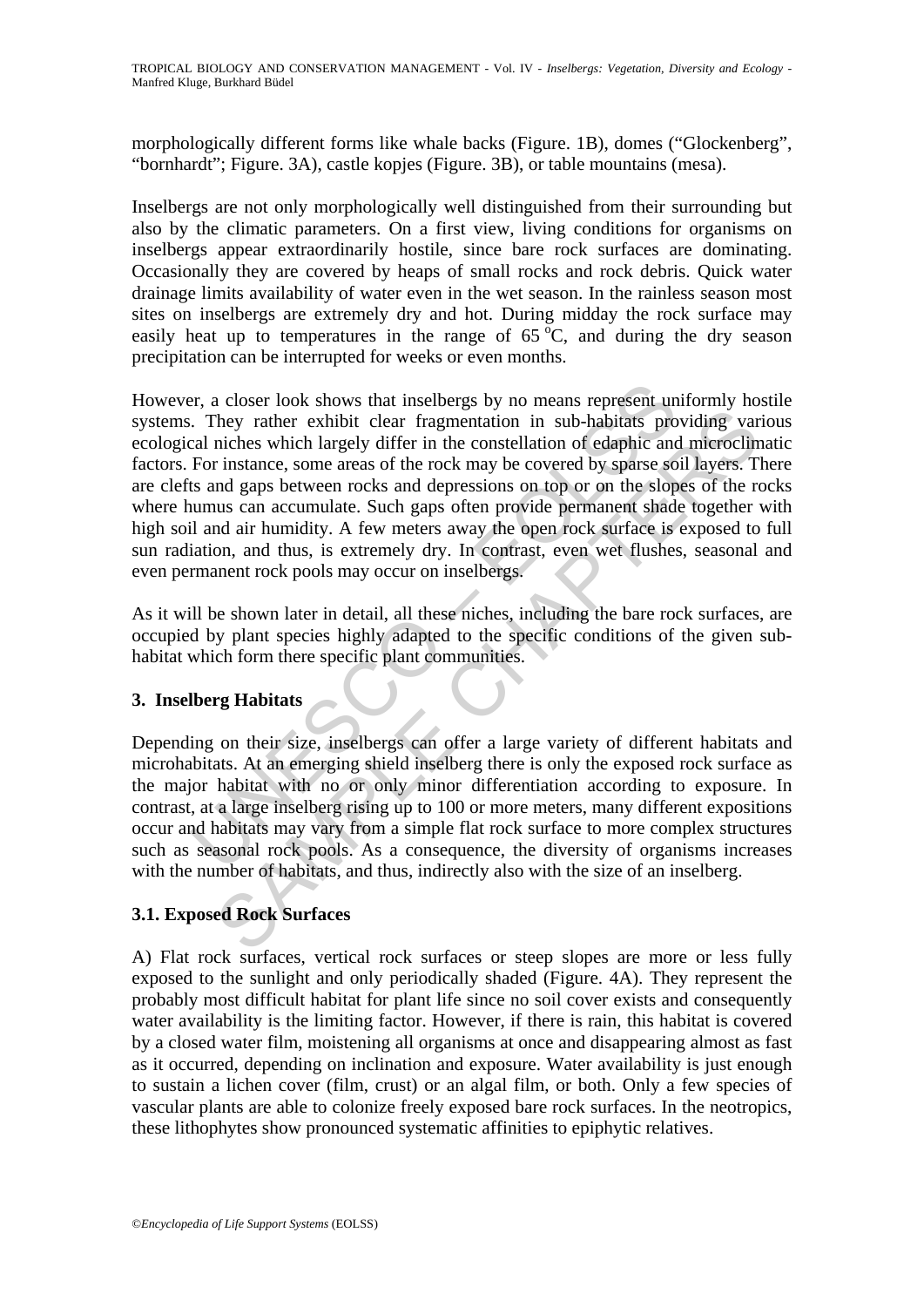B) Drainage channels are irrigated by seepage water from vegetation islands (Figure. 4B) or other water reservoirs like rock pools or rock fissures. They are mainly inhabited by algae and lichens.

C) Flush channels are characterized by strong water flow during rain that lasts longer than on other rock surfaces after a rainfall. This however, is enough to provide a different habitat for algae, lichens and vascular plants as well (Figure. 4C)



Figure 4 A. Open rock surface at Mt. Angavokely (Central Plateau of Madagascar); B) Seepage site (irrigated by water-flow from vegetation islands on the Pedra Grande– inselberg at Atibaia (State São Paulo, Brazil) [photograph by Ulrich Lüttge]; C. Water tracks (water-flow after rain only) on an inselberg in Venezuela. D: Rock boulders at a Gondwana inselberg. E: Vegetation island with vascular plants, among them flowering *Vellozia* spec. on an inselberg in Venezuela)

D) Rock boulders on the inselberg surface. They receive less water since they are elevated above the covering water film during and after a rain event (Figure. 4D). These boulders can either be without any vegetation in dry savannas or may be covered with a black cyanobacterial film in humid savannas.

### **3.2. Fissures and Cracks**

A) Desquamation fissures (parallel to the rock surface of low volume) are colonized by cyanobacteria or by endolithic lichens (for explanation see section 4.1).

B) Rock fissures (not parallel to the rock surface) are colonized by cyanobacteria only.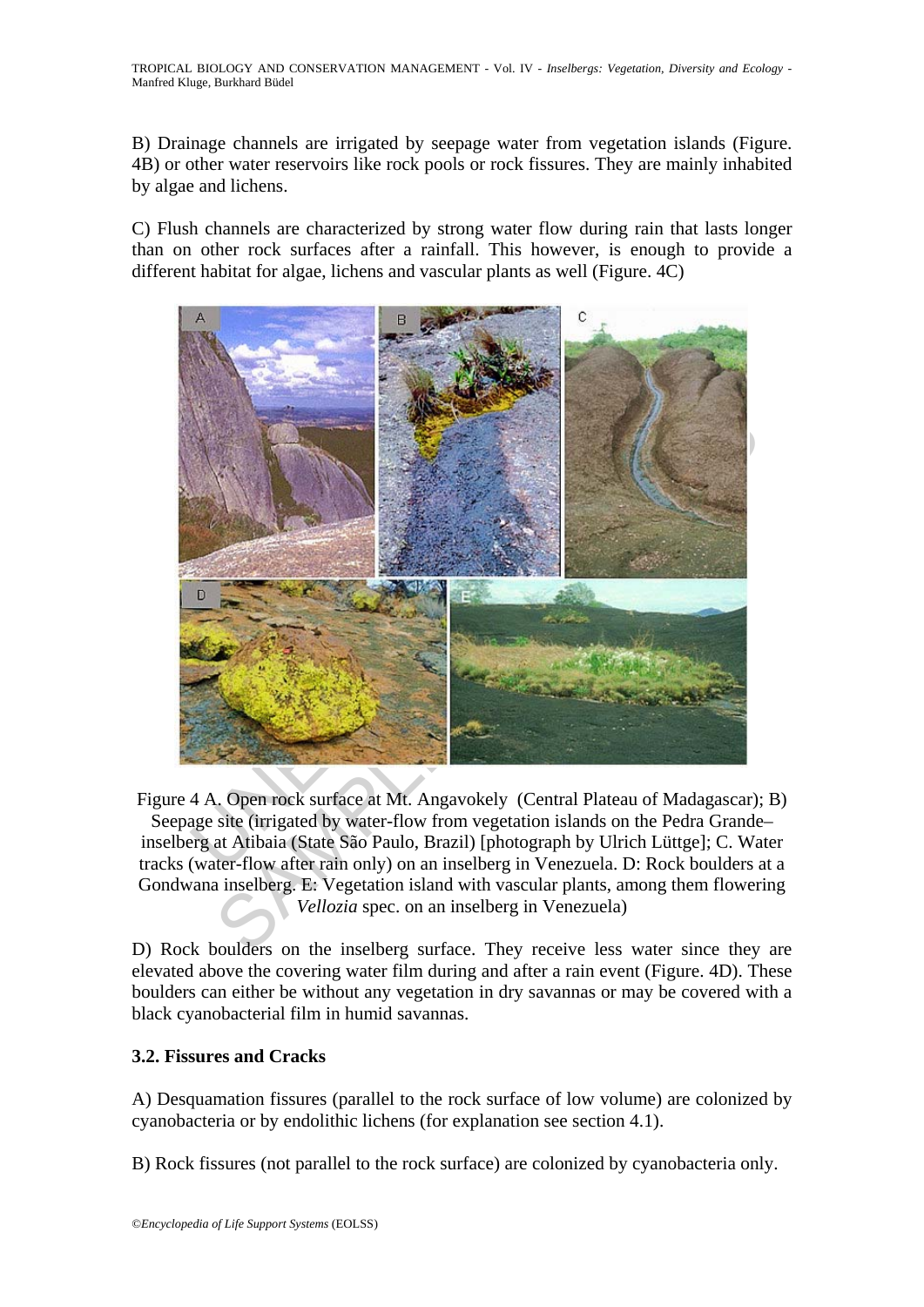C) Rock clefts (up to 2 cm wide, soil development) can host algae, lichens, bryophytes and vascular plants (Figure. 5)



Figure.5 Desquamation fissure on the rock surface on an inselberg in Venezuela. The detritus collected in the fissure provides the substrate allowing *Melocactus mazelianus* to develop roots.

# **3.3. Rock Depressions**

A) Seasonal rock pools are relatively old habitats with an estimated age of several hundred years. Two main types can be distinguished: a) irregularly shaped depressions with a variable depth that can be up to several square meters large; b) round or oval hollows, 10-15 cm deep, covering less than 0.5 m<sup>2</sup>. The latter may also be of human origin created as grinding places (compare section 6). The seasonal rock pools accommodate specialized communities of cyanolichens (for explanation see section 4.1) and highly specialized vascular plants (compare section 5. 2. 2)

B) Rock ponds permanently filled with water offer a relatively constant habitat for algae and vascular plants. However, due to the absence of shallow zones, only vascular plants that preferably grow in wet places can be found occasionally (Figure 6)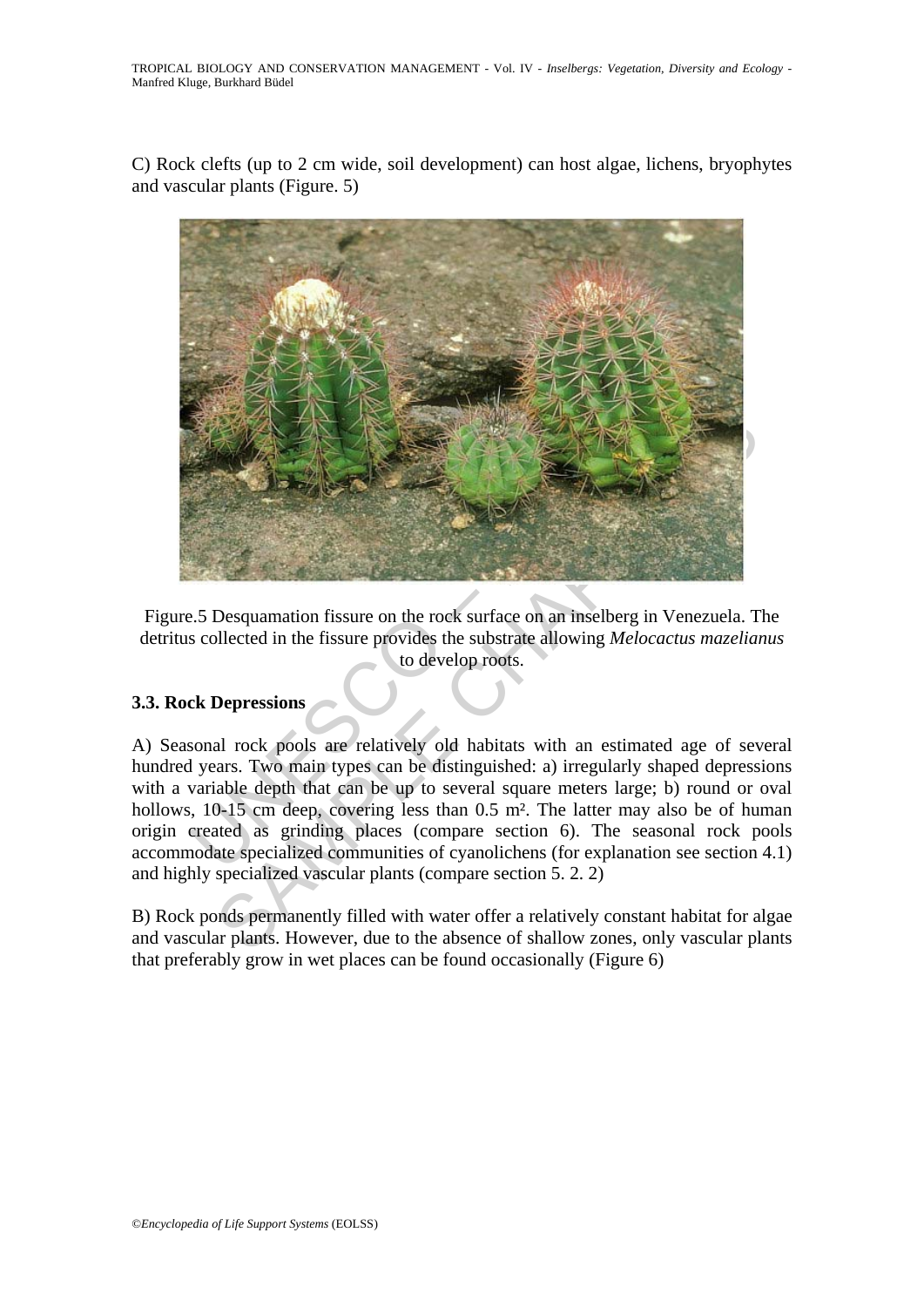

Figure 6. Seasonal water in a rock depression at the Kata Tjuta (Mt.Olgas; Central Australia

C) Depressions with rock debris often are dominated by cryptogams such as cyanobacteria and bryophytes. Among the vascular plants therophytes dominate, but also poikilohydric vascular plants can occur when the soil cover is less than 5 cm deep. Beginning with a soil depth of more than 5 cm vascular plants dominate (Figure. 4E), and on granite inselbergs in South Venezuela it has been shown that increasing soil depth results in an increase of species diversity.

- -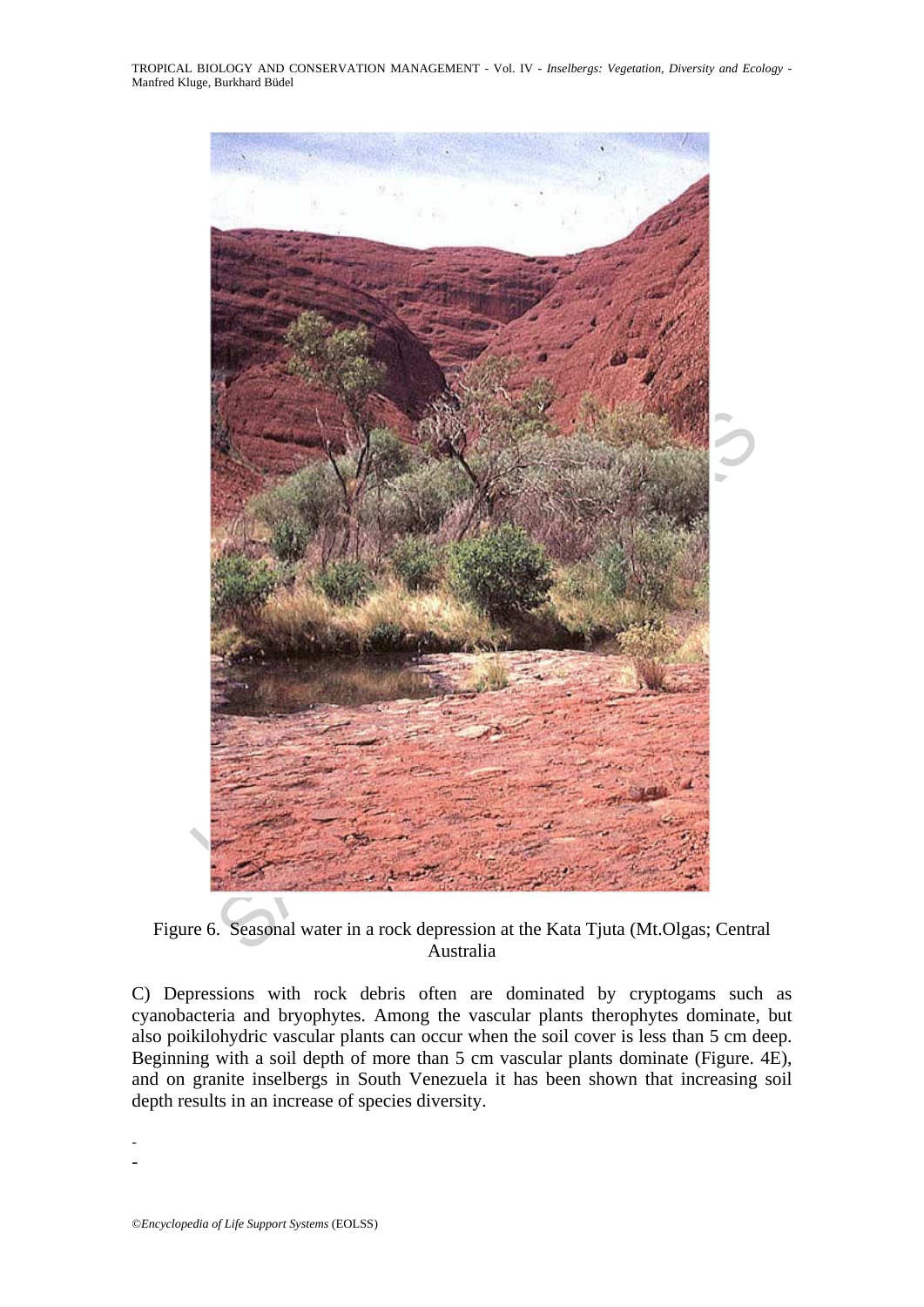-

# TO ACCESS ALL THE **39 PAGES** OF THIS CHAPTER, Visit[: http://www.eolss.net/Eolss-sampleAllChapter.aspx](https://www.eolss.net/ebooklib/sc_cart.aspx?File=E6-142-TB-04)

#### **Bibliography**

Bartels D, Salamini F (2001) Desiccation tolerance in the resurrection plant Craterostigma plantagineum. A contribution to the study of drought tolerance on the molecular level. Plant Physiology 127, 1346-1353 [A research paper dealing with genes and their regulation involved in desiccation tolerance]

Büdel B. 1999. Ecology and diversity of rock-inhabiting cyanobacteria in tropical regions. European Journal of Phycology 34: 361-370 [A comparative study on the topic outline in the title]

Büdel B., Lüttge U, Stelzer R, Huber O, Medina E (1994) Cyanobacteria of rocks and soils in the Orinoco in the Guayana highlands, Venezuela. Botanica Acta 107, 422-431 [Research paper dealing with biodiversity and photosynthetic behaviour of inselberg cyanobacteria]

Barthlott W, GrögerA, Porembski S (1993) Some remarks on the vegetation of tropical inselbergs: Diversity and ecological differentiation. Biogeographia 69, 105-124 [This is a comparative study on inselberg vegetation]

Dojani S, Lakatos M., Rascher U., Wanek W., Lüttge U. Büdel, B. 2007. Nitrogen input by cyanobacterial biofilms of an inselberg into a tropical rain forest in French Guiana. Flora 202, 521-529 [This research paper shows that the nitrogen fixed by the cyanobacterial biofilm of inselbergs becomes available to the vegetation in their vicinity]

Ingram J, Bartels D (1996) The molecular basis of desiccation tolerance in plants. Annual Review of Plant Physiology and Plant Molecular Biology 47, 377-403 [Review paper on the topic outlined in the title]

ation of the staty of motegatic oracion and motellance of the concernal with procedure of the paper dealing with genes and their regulation involved in desiccation tolerar<br>1999. Ecology and diversity of rock-inhabiting cya 99. Ecology and diversity of rock-inhabiting cyanobacteria in tropical regions. Euro<br>
sycology 34: 361-370 [A comparative study on the topic outline in the title]<br>
ttge U, Stelzer R, Huber O, Medina E (1994) Cyanobacteria Kluge M, Brulfert J (2000) Ecophysiology of vascular plants on inselbergs. in Inselbergs: Biotic Diversity of Isolated Rock Outcrops in Tropical and Temperate Regions Ecological Studies Vol. 146 (eds S.Porembski, W.Barthlott 143 - 170. Berlin Heidelberg , Springer-Verlag [ This is description of the mechanism allowing inselberg plants to cope with the ecological demands of their specific environment]

Lüttge, U. (2008, 2nd edition) Physiological ecology of tropical plants 458 pp. Berlin, Heidelberg, New York: Springer-Verlag [This is a comprehensive textbook on the ecophysiology of tropical plants. It includes a detailed chapter on inselbergs and their vegetation (pp 379-413)]

Lüttge, U. (2004) Ecophysiology of Crassulacean Acid Metabolism (CAM). Annals of Botany 93, 629- 652 [The paper reviews the metabolic pathway and ecophysiological meaning of CAM]

Porembski S., Barthlott W. (eds) 2000. Inselbergs: Biotic diversity of isolated rock outcrops in tropical and temperate regions; 524 pp. Ecological Studies Vol 146. Berlin, Heidelberg, New York: Springer-Verlag [This volume compiles the present knowledge on inselbergs and provides extensive data on this topic. It includes also articles by the authors of the present treatise and has been an important source for the information presented here]

#### **Biographical Sketches**

**Manfred Kluge** studied at the University of Frankfurt and the Darmstadt University of Technology Biology, Chemistry and Geography. He was graduate student in Botany with Hubert Ziegler at the Faculty of Chemistry, Biology and Geosciences of the Darmstadt University of Technology and received from there in 1964 the degree of a Dr. rer. nat. .After four years as Scientific Assistant at the Institute of Botany in Darmstadt he received in 1969 the Habilitation and worked afterwards as postdoctoral research